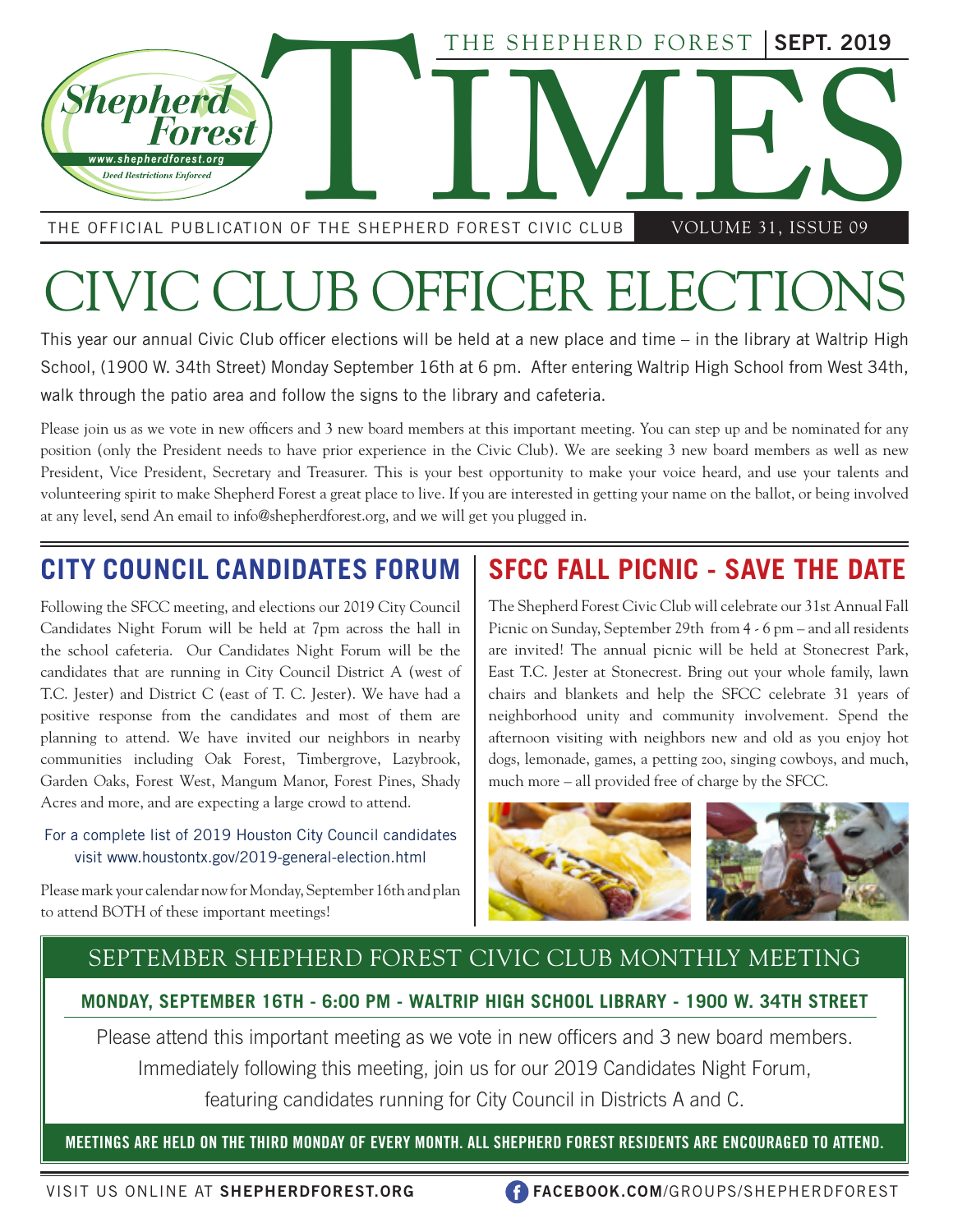# **RECENT CRIMES REPORTED TO HPD CITIZENS ON PATROL - SECURITY REPORT**

| <b>DATE</b> | <b>SEC</b> | <b>INCIDENT</b>                               |
|-------------|------------|-----------------------------------------------|
| 8/1         |            | 3000 Block Guese - Tires and Rims Stolen      |
| 8/6         |            | 3000 Block Attridge - Theft                   |
| 8/12        |            | 1400 Block Wilde Rock - Burglary              |
| 8/17        |            | 3000 Block Moonstone -- Theft                 |
| 8/23        | 2          | 3000 Block Oak Forest - Tires and Rims Stolen |
| 8/23        | 3          | 3000 block Stally - Trailer Broken Into       |
| 8/25        | 2          | 2000-2200 Stonecrest - Vehicles Broken Into   |
| 8/26        |            | 1100 block 30th - Grill Stolen off of Truck   |
| 9/4         |            | 1100 block 30th - Car Broken Into             |

**Citizens on Patrol reminds us to call HPD (911 only if it is an** *emergency,*  **or 713-884-3131 if you should see anything or anyone that appears to be "suspicious"). Then, please notify Mary Lamb - Lambmn1011@aol.com.**



# **HAPPY SEPTEMBER BIRTHDAYS!**

Celebrating in September: Marsha Bunker-Bales (9/3), Ken Mingus (9/7), Joe Jungbauer (9/9), Kenneth Battarbee (9/10) and Elsie Haley (9/12).

*Condolences to the family of long-time Section 1 resident Vernell Foyt, who passed away August 9. Mrs. Foyt served several terms on the SFCC Civic Club Board of Directors.*

Section 3 resident Nell Baham had a VERY special birthday gift on August 20 – the arrival of her first GREAT-grandchild, Maddox Baham. Pictured are proud parents Trevor & Brooke Baham with Maddox and Nell.



# **CITIZENS ON PATROL TRAINING**

The Shepherd Forest Citizens on Patrol team is now 11 strong, and we are continuing to recruit residents to participate in the program. You can download the application and criminal background check form from the SFCC website, where you'll also find directions on how to submit your form:

#### http://www.shepherdforest.org/citizens-on-patrol

We will continue to remind you of upcoming Training Sessions as they are scheduled. We also hope someone will be trained and step up as a permanent COP Coordinator. All COP participants make their own schedule and turn in hours twice a month to Patricia Williams, interim COP coordinator. If you would be interested in attending an upcoming training session, please contact Patricia at paw@earthlink.net or call her at 713.869.1106.

# **MEMBERSHIP EVENT MAKES A SPLASH**

Thanks to everyone who came out to Walking Stick Brewery on Saturday, August 24 for our Member Recognition event. In spite of high temperatures, we had a great turnout of young and old alike. There was something for everyone – craft beer and light bites for the adults, a refreshing splash pad for the kids, and welcoming vibes for new members. Thanks to Payton and Angela Arens and Angela Hider for organizing this "cool" event.



VISIT US ONLINE AT **SHEPHERDFOREST.ORG FACEBOOK.COM**/GROUPS/SHEPHERDFOREST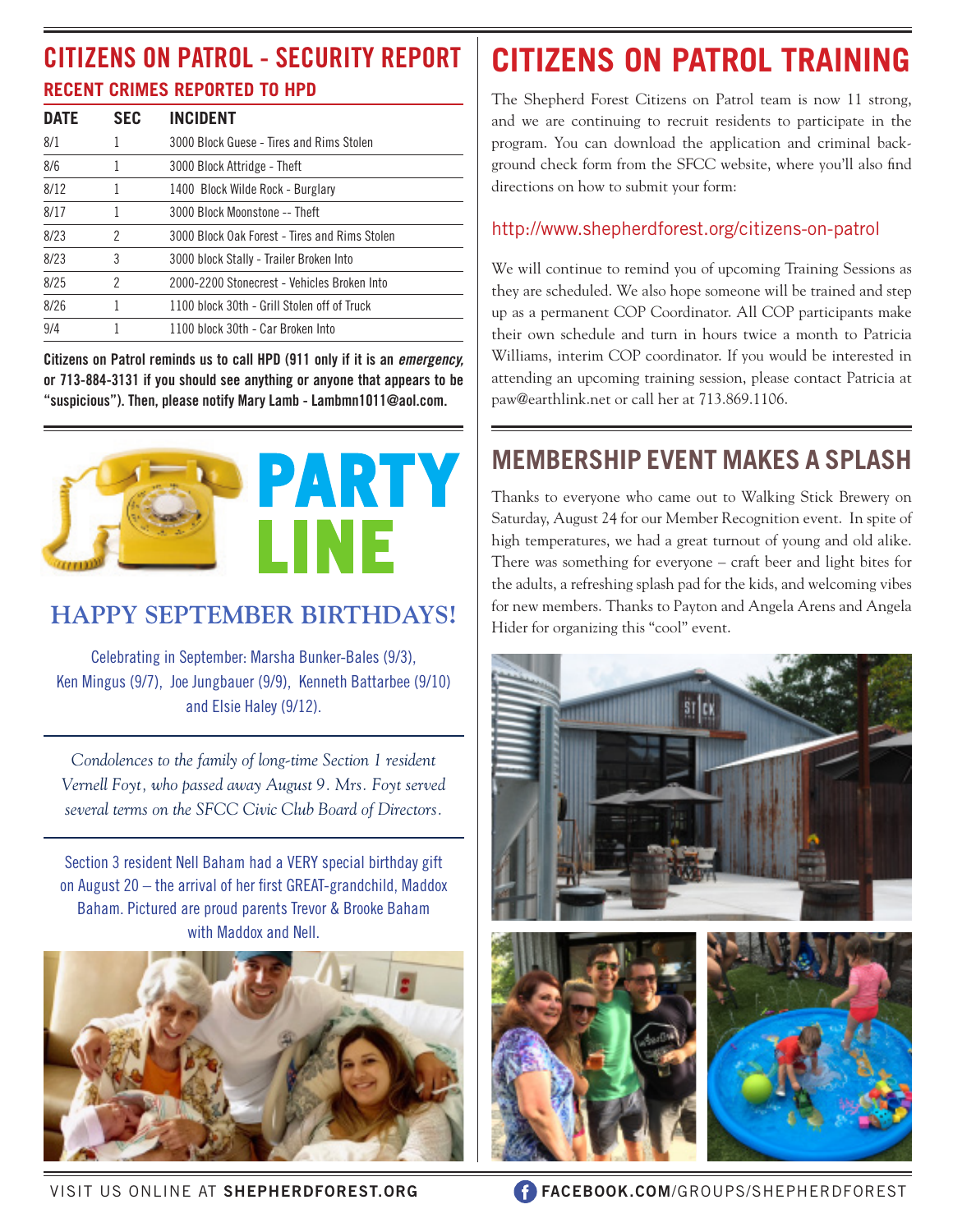# UPCOMING EVENTS CALENDAR

#### **SFCC OFFICER ELECTIONS & CITY COUNCIL CANDIDATE FORUM**

Monday, September 16th - 6pm - Waltrip H.S.

#### **YARD of the MONTH JUDGING**

Weekend of September 21-22nd

 **FIRST DAY of AUTUMN** Monday, September 23rd

## **SHEPHERD FOREST FALL PICNIC**

Sunday, September 29, 4-6 pm - Stonecrest Park

#### **NATIONAL NIGHT OUT**

October 1

# **LITTLE FREE LIBRARY IN SECTION 1**

If you drive along W. 31st street these days, a little rainbow may catch your eye. It's Shepherd Forest's first Little Free Library, in the 900 block of 31st, in front of Sammy Hider's house. Sammy is a member of Boy Scout Troop 604, and designed and constructed this "lending library" (with help from parents Tom and Angela) to earn his Family Life merit badge.

The Little Free Library offers a way to share good things to read – favorite books from your childhood or books you would recommend to friends – books that teach, intrigue and engage you. All of us can help by keeping this collection stocked with good reading material. Little Free Library is a nonprofit organization that inspires a love of reading, builds community and sparks creativity through neighborhood book-sharing boxes. Read more about them (and learn how to create one in your neighborhood) at Littlefreelibrary.org/





# **CELEBRATE NATIONAL NIGHT OUT**

Once again, Shepherd Forest is participating in the National Night Out program, held on Tuesday October 1 from 6 to 8 pm. If you've attended one of these gatherings in the past, you know you can expect tasty snacks, beverages and a great opportunity to get to know your neighbors. Bring your dog, a lawn chair, and food to share if you like, or just come by and possibly meet someone new. HPD and the Precinct 1 Constables will be visiting locations all evening, sharing security and safety advice and answering questions. Choose from these sites below – or visit more than one!

#### **SECTION 1**

3106 Attridge - Payton & Angela Arens 1710 Stonecrest - Clyde & Delores Muske

#### **SECTION 2**

2218 Bron Holly - Delinda & Richard Holland 2302 Ansbury - Van & Lynn Knox and Tim Ausburn

#### **SECTION 3**

3010 Vollmer - Raymond & Virginia Dietrich 3018 Larknolls - Clay & Jan Thompson

# **LOOKING FOR A REAL ESTATE AGENT WITH LOCAL KNOWLEDGE?**



**CHANTELLE VILAVERDE, Realtor®** Shepherd Forest Resident 832-579-4209

chantellev@madisonfineprop.com

PROPERTEE

SCHEDULE YOUR APPOINTMENT FOR A COMPLIMENTARY MARKET EVALUATION.

VISIT US ONLINE AT **SHEPHERDFOREST.ORG FACEBOOK.COM**/GROUPS/SHEPHERDFOREST